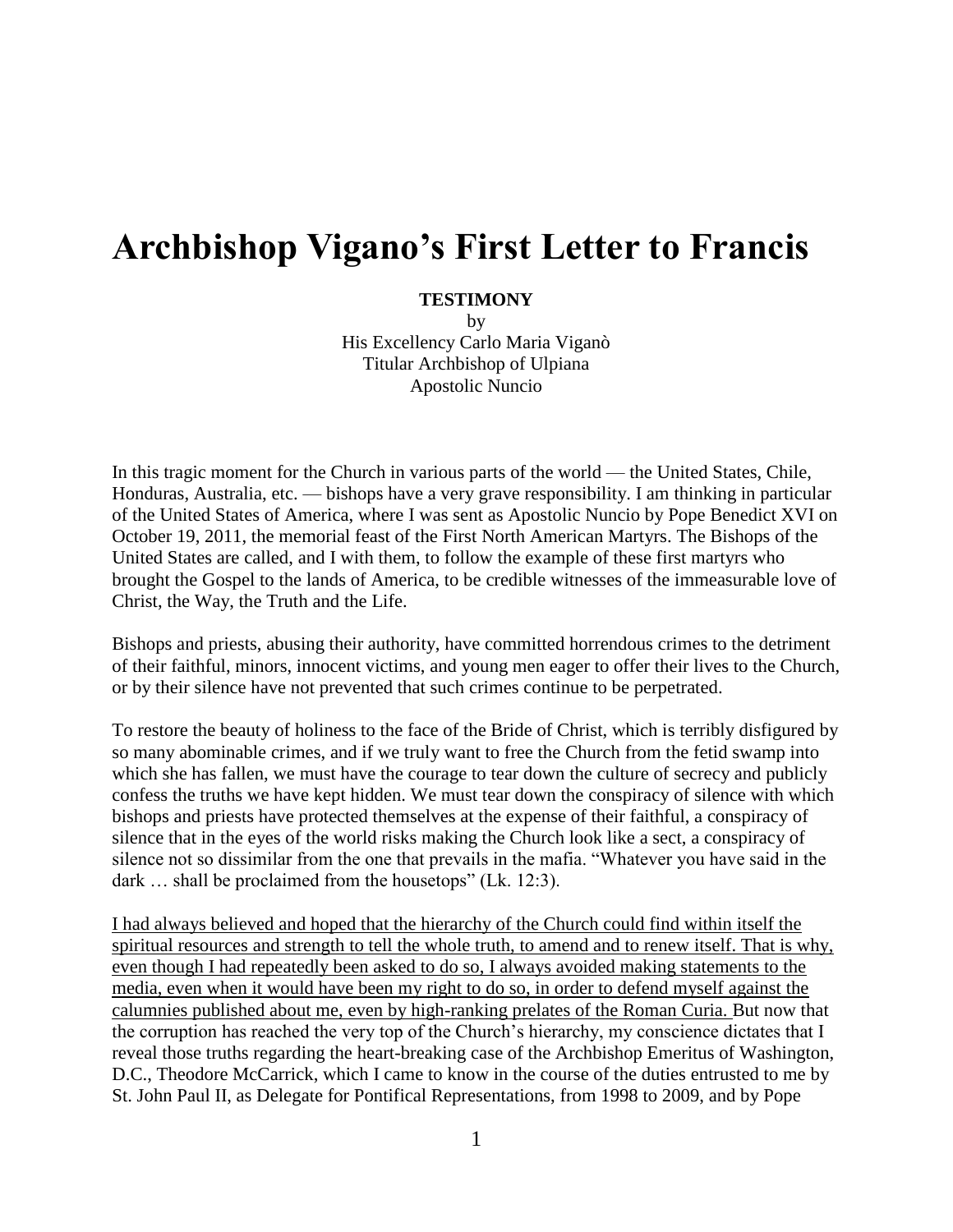Benedict XVI, as Apostolic Nuncio to the United States of America, from October 19, 2011 until end of May 2016.

As Delegate for Pontifical Representations in the Secretariat of State, my responsibilities were not limited to the Apostolic Nunciatures, but also included the staff of the Roman Curia (hires, promotions, informational processes on candidates to the episcopate, etc.) and the examination of delicate cases, including those regarding cardinals and bishops, that were entrusted to the Delegate by the Cardinal Secretary of State or by the Substitute of the Secretariat of State.

To dispel suspicions insinuated in several recent articles, I will immediately say that the Apostolic Nuncios in the United States, Gabriel Montalvo and Pietro Sambi, both prematurely deceased, did not fail to inform the Holy See immediately, as soon as they learned of Archbishop McCarrick's gravely immoral behavior with seminarians and priests. Indeed, according to what Nuncio Pietro Sambi wrote, Father Boniface Ramsey, O.P.'s letter, dated November 22, 2000, was written at the request of the late Nuncio Montalvo. In the letter, Father Ramsey, who had been a professor at the diocesan seminary in Newark from the end of the '80s until 1996, affirms that there was a recurring rumor in the seminary that the Archbishop "shared his bed with seminarians," inviting five at a time to spend the weekend with him at his beach house. And he added that he knew a certain number of seminarians, some of whom were later ordained priests for the Archdiocese of Newark, who had been invited to this beach house and had shared a bed with the Archbishop.

The office that I held at the time was not informed of any measure taken by the Holy See after those charges were brought by Nuncio Montalvo at the end of 2000, when Cardinal Angelo Sodano was Secretary of State.

Likewise, Nuncio Sambi transmitted to the Cardinal Secretary of State, Tarcisio Bertone, an Indictment Memorandum against McCarrick by the priest Gregory Littleton of the diocese of Charlotte, who was reduced to the lay state for a violation of minors, together with two documents from the same Littleton, in which he recounted his tragic story of sexual abuse by the then-Archbishop of Newark and several other priests and seminarians. The Nuncio added that Littleton had already forwarded his Memorandum to about twenty people, including civil and ecclesiastical judicial authorities, police and lawyers, in June 2006, and that it was therefore very likely that the news would soon be made public. He therefore called for a prompt intervention by the Holy See.

In writing up a memo on these documents that were entrusted to me, as Delegate for Pontifical Representations, on December 6, 2006, I wrote to my superiors, Cardinal Tarcisio Bertone and the Substitute Leonardo Sandri, that the facts attributed to McCarrick by Littleton were of such gravity and vileness as to provoke bewilderment, a sense of disgust, deep sorrow and bitterness in the reader, and that they constituted the crimes of seducing, requesting depraved acts of seminarians and priests, repeatedly and simultaneously with several people, derision of a young seminarian who tried to resist the Archbishop's seductions in the presence of two other priests, absolution of the accomplices in these depraved acts, sacrilegious celebration of the Eucharist with the same priests after committing such acts.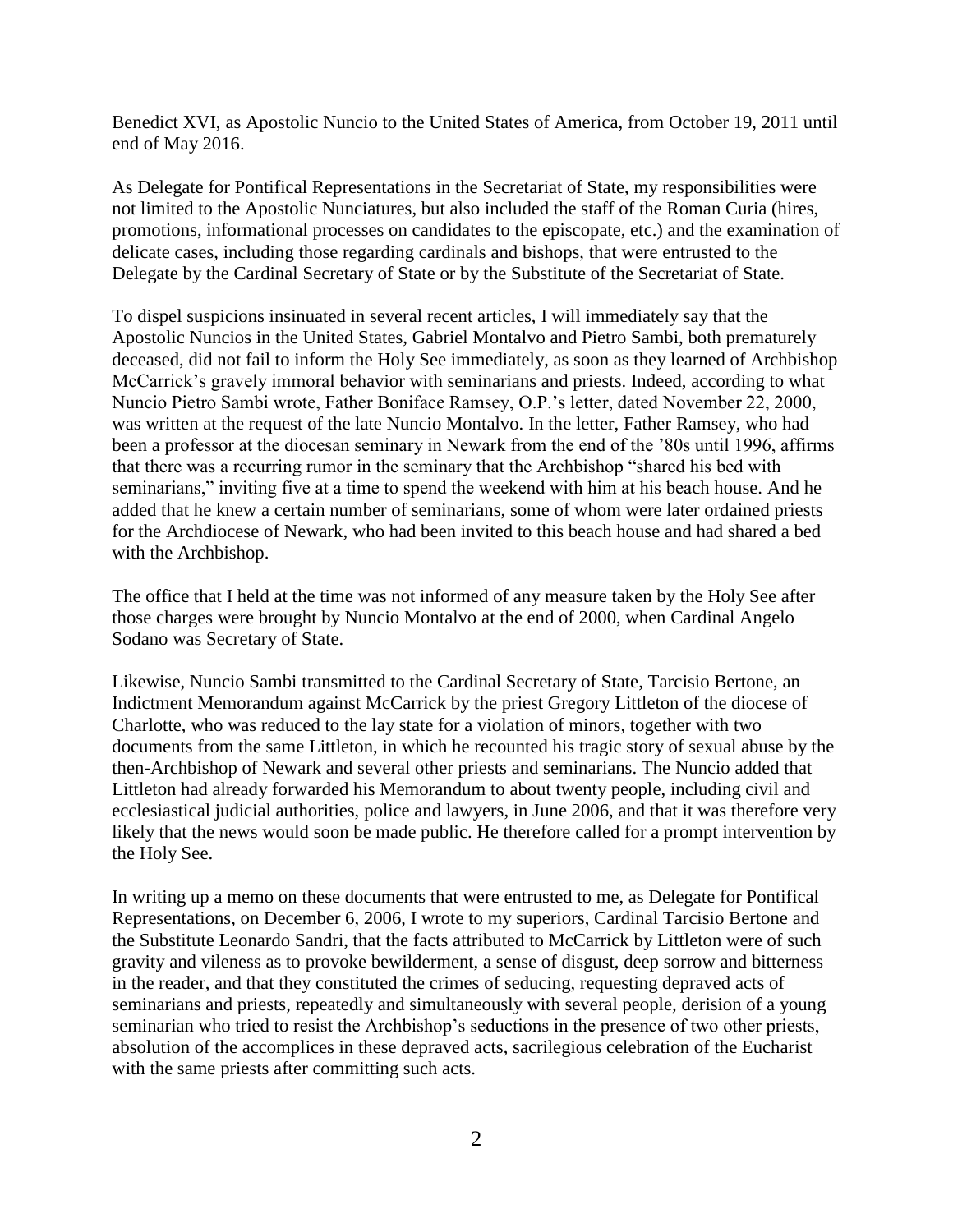In my memo, which I delivered on that same December 6, 2006 to my direct superior, the Substitute Leonardo Sandri, I proposed the following considerations and course of action to my superiors:

- Given that it seemed a new scandal of particular gravity, as it regarded a cardinal, was going to be added to the many scandals for the Church in the United States,
- and that, since this matter had to do with a cardinal, and according to can.  $1405 \t{ }$ , No. 2˚, "*ipsius Romani Pontificis dumtaxat ius est iudicandi"*;
- I proposed that an exemplary measure be taken against the Cardinal that could have a medicinal function, to prevent future abuses against innocent victims and alleviate the very serious scandal for the faithful, who despite everything continued to love and believe in the Church.

I added that it would be salutary if, for once, ecclesiastical authority would intervene before the civil authorities and, if possible, before the scandal had broken out in the press. This could have restored some dignity to a Church so sorely tried and humiliated by so many abominable acts on the part of some pastors. If this were done, the civil authority would no longer have to judge a cardinal, but a pastor with whom the Church had already taken appropriate measures to prevent the cardinal from abusing his authority and continuing to destroy innocent victims.

## My memo of December 6, 2006 was kept by my superiors, and was never returned to me with any actual decision by the superiors on this matter.

Subsequently, around April 21-23, 2008, the *Statement for Pope Benedict XVI about the pattern of sexual abuse crisis in the United States*, by Richard Sipe, was published on the internet, at richardsipe.com. On April 24, it was passed on by the Prefect of the Congregation for the Doctrine of the Faith, Cardinal William Levada, to the Cardinal Secretary of State Tarcisio Bertone. It was delivered to me one month later, on May 24, 2008.

The following day, I delivered a new memo to the new Substitute, Fernando Filoni, which included my previous one of December 6, 2006. In it, I summarized Richard Sipe's document, which ended with this respectful and heartfelt appeal to Pope Benedict XVI: *"I approach Your Holiness with due reverence, but with the same intensity that motivated Peter Damian to lay out before your predecessor, Pope Leo IX, a description of the condition of the clergy during his time. The problems he spoke of are similar and as great now in the United States as they were then in Rome. If Your Holiness requests, I will personally submit to you documentation of that about which I have spoken."*

I ended my memo by repeating to my superiors that I thought it was necessary to intervene as soon as possible by removing the cardinal's hat from Cardinal McCarrick and that he should be subjected to the sanctions established by the Code of Canon Law, which also provide for reduction to the lay state.

This second memo of mine was also never returned to the Personnel Office, and I was greatly dismayed at my superiors for the inconceivable absence of any measure against the Cardinal, and for the continuing lack of any communication with me since my first memo in December 2006.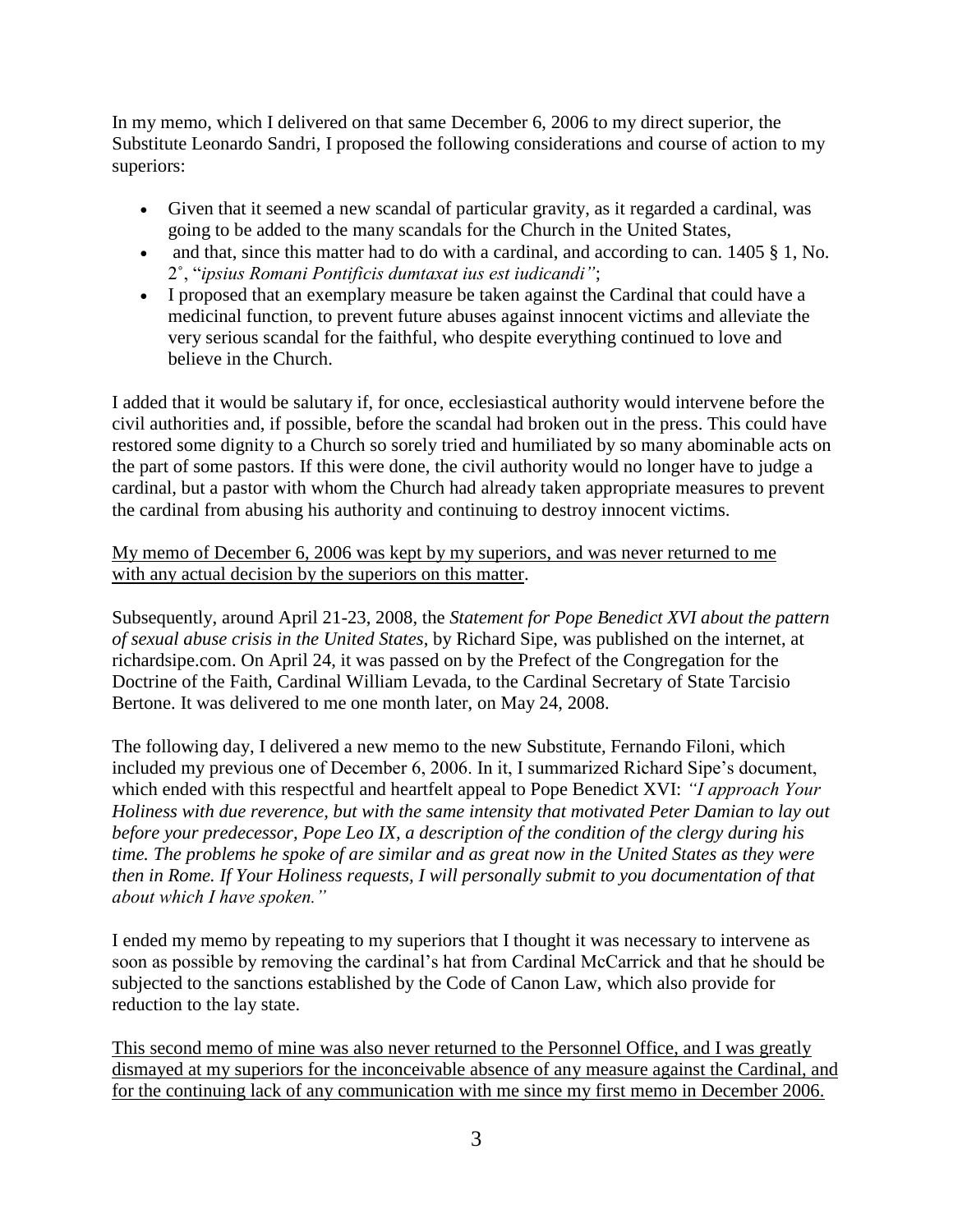But finally I learned with certainty, through Cardinal Giovanni Battista Re, then-Prefect of the Congregation for Bishops, that Richard Sipe's courageous and meritorious Statement had had the desired result. **Pope Benedict had imposed on Cardinal McCarrick sanctions similar to those now imposed on him by Pope Francis: the Cardinal was to leave the seminary where he was living, he was forbidden to celebrate [Mass] in public, to participate in public meetings, to give lectures, to travel, with the obligation of dedicating himself to a life of prayer and penance.**

I do not know when Pope Benedict took these measures against McCarrick, whether in 2009 or 2010, because in the meantime I had been transferred to the Governorate of Vatican City State, just as I do not know who was responsible for this incredible delay. I certainly do not believe it was Pope Benedict, who as Cardinal had repeatedly denounced the corruption present in the Church, and in the first months of his pontificate had already taken a firm stand against the admission into seminary of young men with deep homosexual tendencies. I believe it was due to the Pope's first collaborator at the time, Cardinal Tarcisio Bertone, who notoriously favored promoting homosexuals into positions of responsibility, and was accustomed to managing the information he thought appropriate to convey to the Pope.

In any case, **what is certain is that Pope Benedict imposed the above canonical sanctions on McCarrick and that they were communicated to him by the Apostolic Nuncio to the United States, Pietro Sambi.** Monsignor Jean-François Lantheaume, then first Counsellor of the Nunciature in Washington and *Chargé d'Affaires a.i.* after the unexpected death of Nuncio Sambi in Baltimore, told me when I arrived in Washington — and he is ready to testify to it about a stormy conversation, lasting over an hour, that Nuncio Sambi had with Cardinal McCarrick whom he had summoned to the Nunciature. Monsignor Lantheaume told me that *"the Nuncio's voice could be heard all the way out in the corridor."*

Pope Benedict's same dispositions were then also communicated to me by the new Prefect of the Congregation for Bishops, Cardinal Marc Ouellet, in November 2011, in a conversation before my departure for Washington, and were included among the instructions of the same Congregation to the new Nuncio.

In turn, I repeated them to Cardinal McCarrick at my first meeting with him at the Nunciature. The Cardinal, muttering in a barely comprehensible way, admitted that he had perhaps made the mistake of sleeping in the same bed with some seminarians at his beach house, but he said this as if it had no importance.

The faithful insistently wonder how it was possible for him to be appointed to Washington, and as Cardinal, and they have every right to know who knew, and who covered up his grave misdeeds. It is therefore my duty to reveal what I know about this, beginning with the Roman Curia.

**Cardinal Angelo Sodano** was Secretary of State until September 2006: all information was communicated to him. In November 2000, Nunzio Montalvo sent him his report, passing on to him the aforementioned letter from Father Boniface Ramsey in which he denounced the serious abuses committed by McCarrick.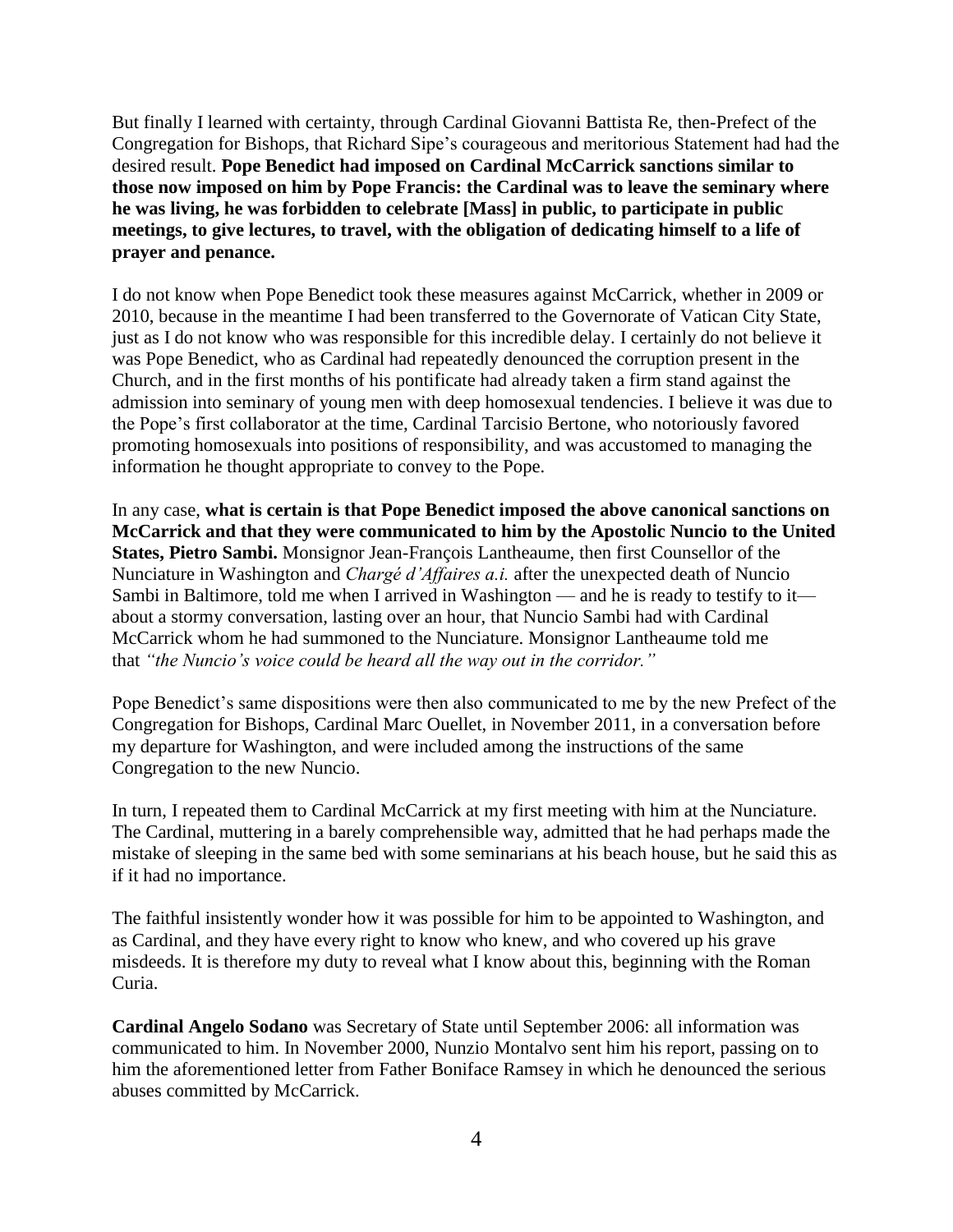It is known that Sodano tried to cover up the Father Maciel scandal to the end. He even removed the Nuncio in Mexico City, Justo Mullor, who refused to be an accomplice in his scheme to cover Maciel, and in his place appointed Sandri, then-Nuncio to Venezuela, who was willing to collaborate in the cover-up. Sodano even went so far as to issue a statement to the Vatican press office in which a falsehood was affirmed, that is, that Pope Benedict had decided that the Maciel case should be considered closed. Benedict reacted, despite Sodano's strenuous defense, and Maciel was found guilty and irrevocably condemned.

Was McCarrick's appointment to Washington and as Cardinal the work of Sodano, when John Paul II was already very ill? We are not given to know. However, it is legitimate to think so, but I do not think he was the only one responsible for this. McCarrick frequently went to Rome and made friends everywhere, at all levels of the Curia. If Sodano had protected Maciel, as seems certain, there is no reason why he wouldn't have done so for McCarrick, who according to many had the financial means to influence decisions. His nomination to Washington was opposed by then-Prefect of the Congregation for Bishops, Cardinal Giovanni Battista Re. At the Nunciature in Washington there is a note, written in his hand, in which Cardinal Re disassociates himself from the appointment and states that McCarrick was 14th on the list for Washington.

Nuncio Sambi's report, with all the attachments, was sent to **Cardinal Tarcisio Bertone**, as Secretary of State. My two above-mentioned memos of December 6, 2006 and May 25, 2008, were also presumably handed over to him by the Substitute. As already mentioned, the Cardinal had no difficulty in insistently presenting for the episcopate candidates known to be active homosexuals — I cite only the well-known case of Vincenzo de Mauro, who was appointed Archbishop-Bishop of Vigevano and later removed because he was undermining his seminarians — and in filtering and manipulating the information he conveyed to Pope Benedict.

**Cardinal Pietro Parolin**, the current Secretary of State, was also complicit in covering up the misdeeds of McCarrick who had, after the election of Pope Francis, boasted openly of his travels and missions to various continents. In April 2014, the *Washington Times* had a front page report on McCarrick's trip to the Central African Republic, and on behalf of the State Department no less. As Nuncio to Washington, I wrote to Cardinal Parolin asking him if the sanctions imposed on McCarrick by Pope Benedict were still valid. *Ça va sans dire* that my letter never received any reply!

The same can be said for **Cardinal William Levada**, former Prefect of the Congregation for the Doctrine of the Faith, for **Cardinals Marc Ouellet**, Prefect of the Congregation for Bishops, **Lorenzo Baldisseri**, former Secretary of the same Congregation for Bishops, and **Archbishop Ilson de Jesus Montanari**, current Secretary of the same Congregation. They were all aware by reason of their office of the sanctions imposed by Pope Benedict on McCarrick.

**Cardinals Leonardo Sandri, Fernando Filoni and Angelo Becciu**, as Substitutes of the Secretariat of State, knew in every detail the situation regarding Cardinal McCarrick.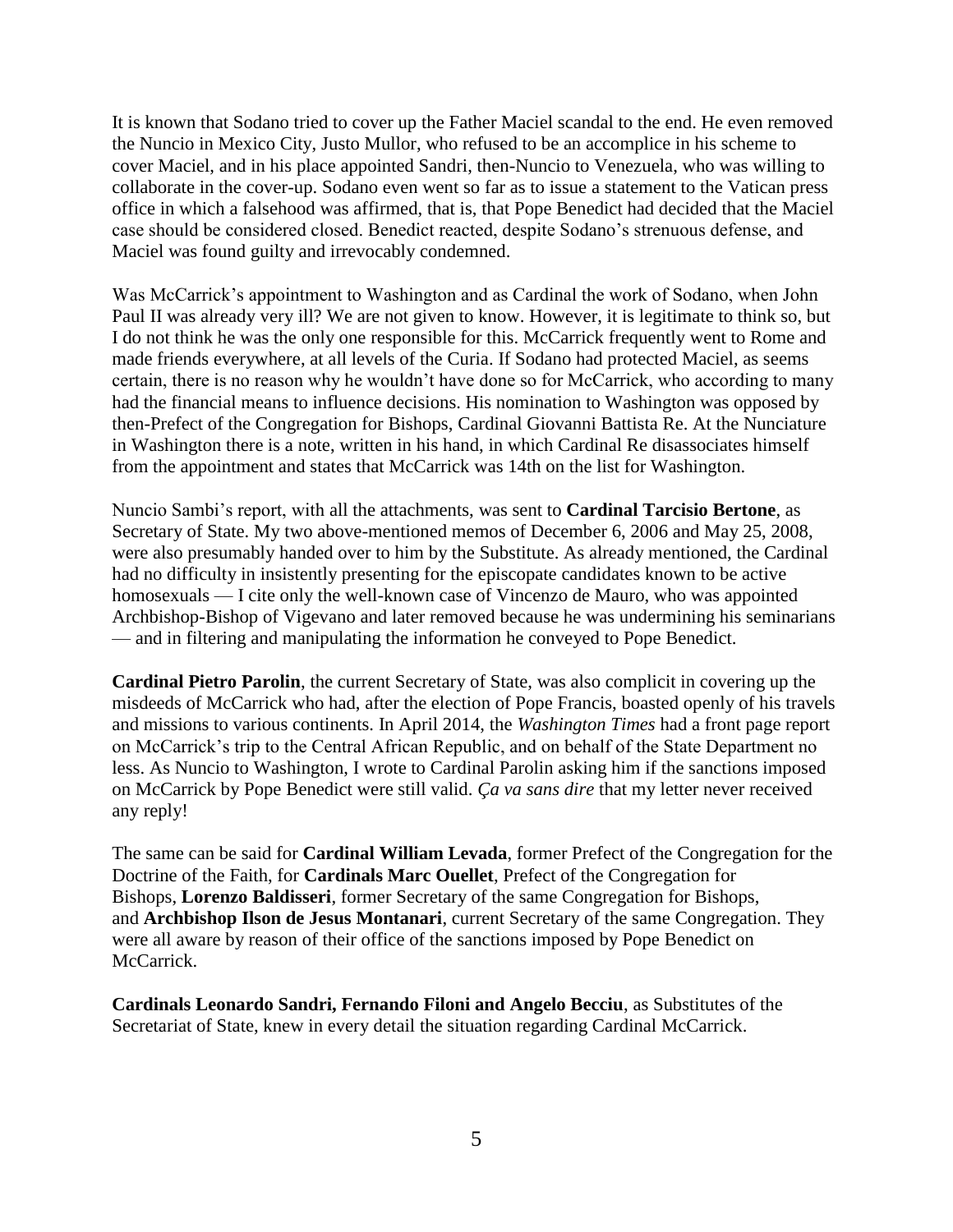Nor could **Cardinals Giovanni Lajolo and Dominique Mamberti** have failed to know. As Secretaries for Relations with States, they participated several times a week in collegial meetings with the Secretary of State.

As far as the Roman Curia is concerned, for the moment I will stop here, even if the names of other prelates in the Vatican are well known, even some very close to Pope Francis, such as **Cardinal Francesco Coccopalmerio** and **Archbishop Vincenzo Paglia**, who belong to the homosexual current in favor of subverting Catholic doctrine on homosexuality, a current already denounced in 1986 by Cardinal Joseph Ratzinger, then-Prefect of the Congregation for the Doctrine of the Faith, in the *Letter to the Bishops of the Catholic Church on the Pastoral Care of Homosexual Persons*. **Cardinals Edwin Frederick O'Brien** and **Renato Raffaele Martino** also belong to the same current, albeit with a different ideology. Others belonging to this current even reside at the *Domus Sanctae Marthae*.

Now to the United States. Obviously, the first to have been informed of the measures taken by Pope Benedict was McCarrick's successor in Washington See, **Cardinal Donald Wuerl**, whose situation is now completely compromised by the recent revelations regarding his behavior as Bishop of Pittsburgh.

It is absolutely unthinkable that Nunzio Sambi, who was an extremely responsible person, loyal, direct and explicit in his way of being (a true son of Romagna) did not speak to him about it. In any case, I myself brought up the subject with Cardinal Wuerl on several occasions, and I certainly didn't need to go into detail because it was immediately clear to me that he was fully aware of it. I also remember in particular the fact that I had to draw his attention to it, because I realized that in an archdiocesan publication, on the back cover in color, there was an announcement inviting young men who thought they had a vocation to the priesthood to a meeting with Cardinal McCarrick. I immediately phoned Cardinal Wuerl, who expressed his surprise to me, telling me that he knew nothing about that announcement and that he would cancel it. If, as he now continues to state, he knew nothing of the abuses committed by McCarrick and the measures taken by Pope Benedict, how can his answer be explained?

His recent statements that he knew nothing about it, even though at first he cunningly referred to compensation for the two victims, are absolutely laughable. The Cardinal lies shamelessly and prevails upon his Chancellor, Monsignor Antonicelli, to lie as well.

Cardinal Wuerl also clearly lied on another occasion. Following a morally unacceptable event authorized by the academic authorities of *Georgetown University*, I brought it to the attention of its President, Dr. John DeGioia, sending him two subsequent letters. Before forwarding them to the addressee, so as to handle things properly, I personally gave a copy of them to the Cardinal with an accompanying letter I had written. The Cardinal told me that he knew nothing about it. However, he failed to acknowledge receipt of my two letters, contrary to what he customarily did. I subsequently learned that the event at Georgetown had taken place for seven years. But the Cardinal knew nothing about it!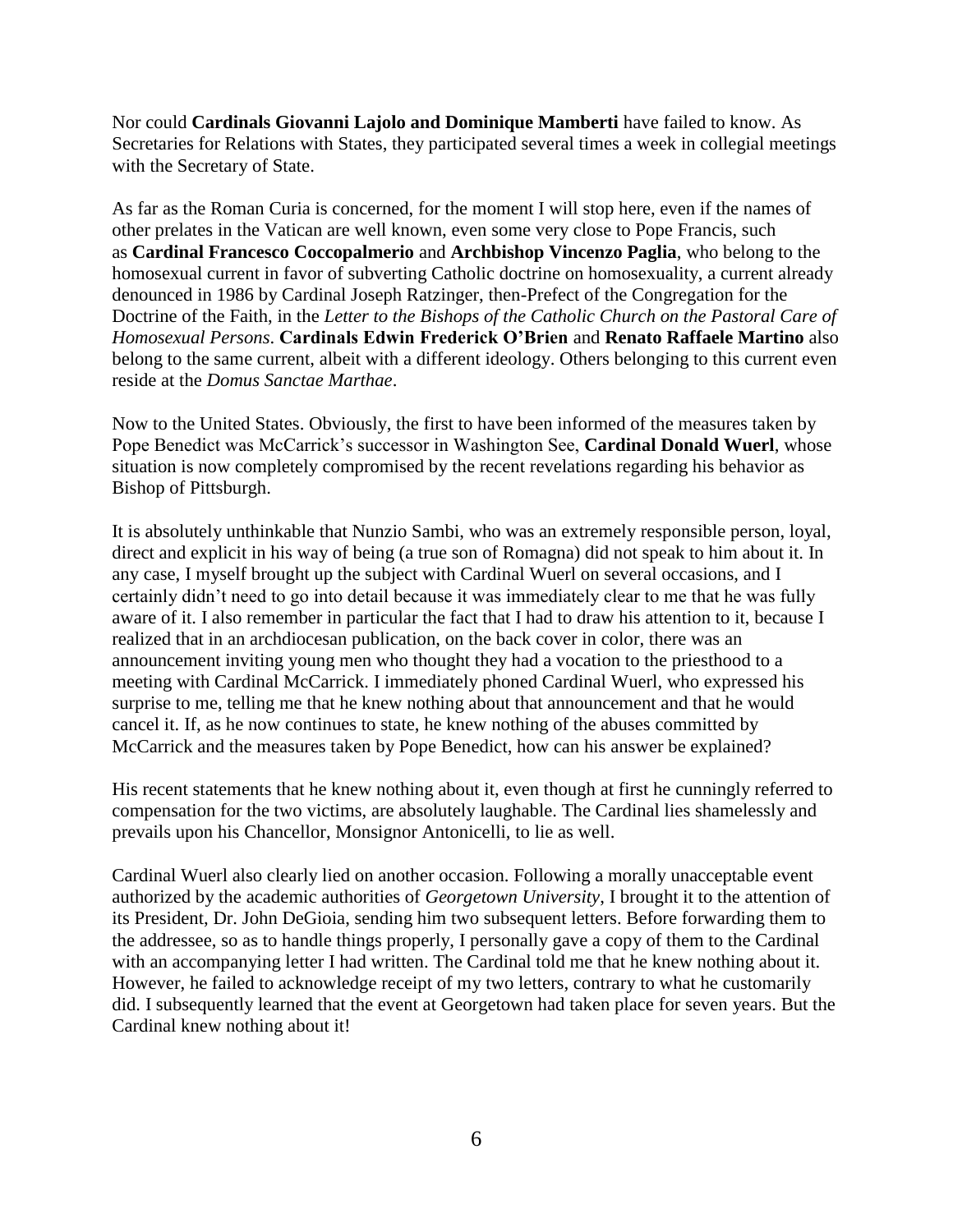Cardinal Wuerl, well aware of the continuous abuses committed by Cardinal McCarrick and the sanctions imposed on him by Pope Benedict, transgressing the Pope's order, also allowed him to reside at a seminary in Washington D.C. In doing so, he put other seminarians at risk.

**Bishop Paul Bootkoski**, emeritus of Metuchen, and **Archbishop John Myers**, emeritus of Newark, covered up the abuses committed by McCarrick in their respective dioceses and compensated two of his victims. They cannot deny it and they must be interrogated in order to reveal every circumstance and all responsibility regarding this matter.

**Cardinal Kevin Farrell**, who was recently interviewed by the media, also said that he didn't have the slightest idea about the abuses committed by McCarrick. Given his tenure in Washington, Dallas and now Rome, I think no one can honestly believe him. I don't know if he was ever asked if he knew about Maciel's crimes. If he were to deny this, would anybody believe him given that he occupied positions of responsibility as a member of the Legionaries of Christ?

Regarding **Cardinal Sean O'Malley**, I would simply say that his latest statements on the McCarrick case are disconcerting, and have totally obscured his transparency and credibility.

\* \* \*

My conscience requires me also to reveal facts that I have experienced personally, concerning Pope Francis, that have a dramatic significance, which as Bishop, sharing the collegial responsibility of all the bishops for the universal Church, do not allow me to remain silent, and that I state here, ready to reaffirm them under oath by calling on God as my witness.

In the last months of his pontificate, Pope Benedict XVI had convened a meeting of all the apostolic nuncios in Rome, as Paul VI and St. John Paul II had done on several occasions. The date set for the audience with the Pope was Friday, June 21, 2013. Pope Francis kept this commitment made by his predecessor. Of course I also came to Rome from Washington. It was my first meeting with the new Pope elected only three months prior, after the resignation of Pope Benedict.

On the morning of Thursday, June 20, 2013, I went to the *Domus Sanctae Marthae*, to join my colleagues who were staying there. As soon as I entered the hall I met Cardinal McCarrick, who wore the red-trimmed cassock. I greeted him respectfully as I had always done. He immediately said to me, in a tone somewhere between ambiguous and triumphant: *"The Pope received me yesterday, tomorrow I am going to China."*

At the time I knew nothing of his long friendship with Cardinal Bergoglio and of the important part he had played in his recent election, as McCarrick himself would later reveal in a lecture at Villanova University and in an interview with the *National Catholic Reporter*. Nor had I ever thought of the fact that he had participated in the preliminary meetings of the recent conclave, and of the role he had been able to have as a cardinal elector in the 2005 conclave. Therefore I did not immediately grasp the meaning of the encrypted message that McCarrick had communicated to me, but that would become clear to me in the days immediately following.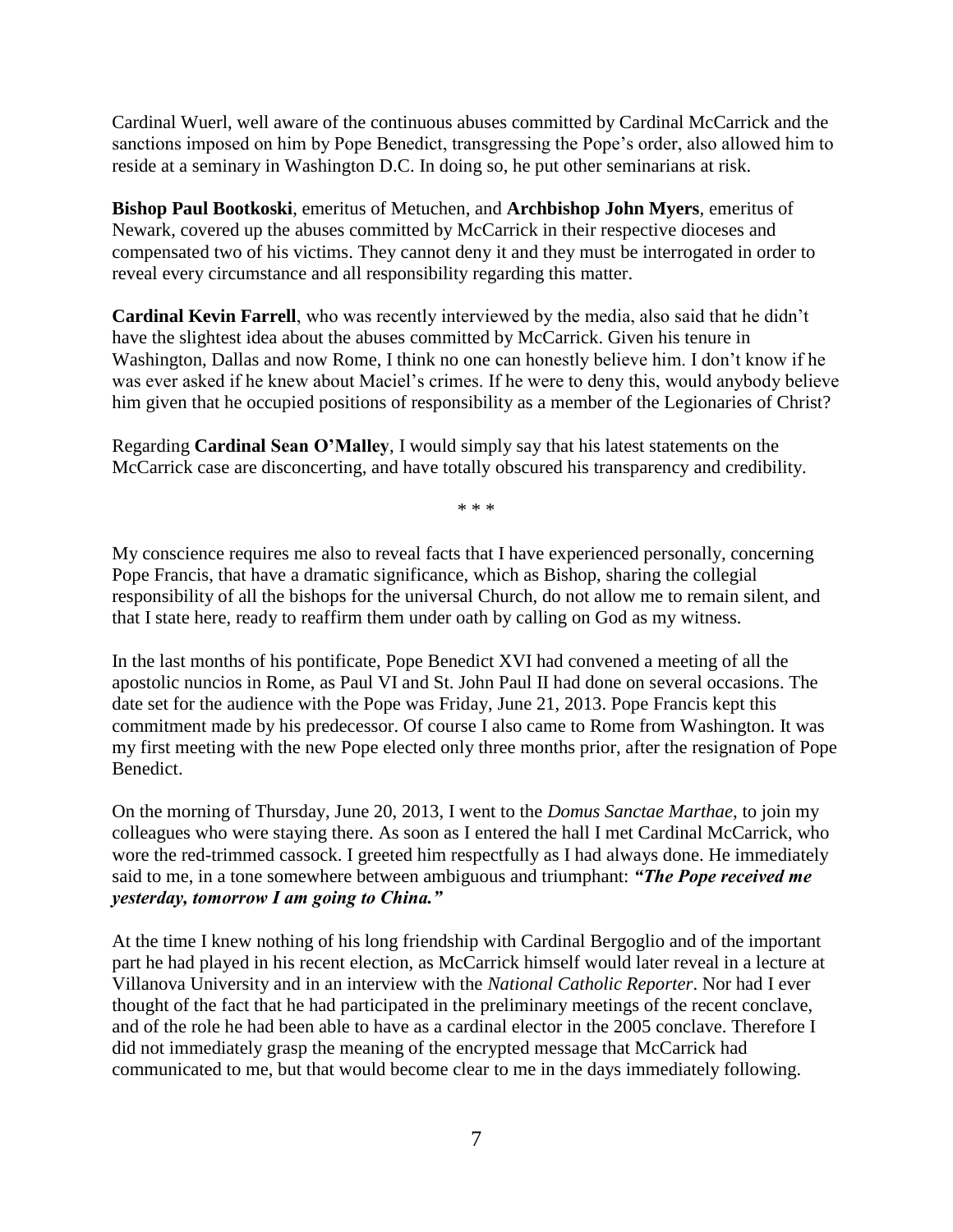The next day the audience with Pope Francis took place. After his address, which was partly read and partly delivered off the cuff, the Pope wished to greet all the nuncios one by one. In single file, I remember that I was among the last. When it was my turn, I just had time to say to him, "I am the Nuncio to the United States." He immediately assailed me with a tone of reproach, using these words: *"The Bishops in the United States must not be ideologized! They must be shepherds!"*Of course I was not in a position to ask for explanations about the meaning of his words and the aggressive way in which he had upbraided me. I had in my hand a book in Portuguese that Cardinal O'Malley had sent me for the Pope a few days earlier, telling me *"so he could go over his Portuguese before going to Rio for World Youth Day."* I handed it to him immediately, and so freed myself from that extremely disconcerting and embarrassing situation.

At the end of the audience the Pope announced: **"Those of you who are still in Rome next Sunday are invited to concelebrate with me at the** *Domus Sanctae Marthae***."** I naturally thought of staying on to clarify as soon as possible what the Pope intended to tell me.

On Sunday June 23, before the concelebration with the Pope, I asked Monsignor Ricca, who as the person in charge of the house helped us put on the vestments, if he could ask the Pope if he could receive me sometime in the following week. How could I have returned to Washington without having clarified what the Pope wanted of me? At the end of Mass, while the Pope was greeting the few lay people present, Monsignor Fabian Pedacchio, his Argentine secretary, came to me and said: *"The Pope told me to ask if you are free now!"* Naturally, I replied that I was at the Pope's disposal and that I thanked him for receiving me immediately. The Pope took me to the first floor in his apartment and said: *"We have 40 minutes before the Angelus."*

I began the conversation, asking the Pope what he intended to say to me with the words he had addressed to me when I greeted him the previous Friday. And the Pope, in a very different, friendly, almost affectionate tone, said to me: **"***Yes, the Bishops in the United States must not be ideologized, they must not be right-wing like the Archbishop of Philadelphia***,** (the Pope did not give me the name of the Archbishop) *they must be shepherds; and they must not be leftwing* — and he added, raising both arms — *and when I say left-wing I mean homosexual."* Of course, the logic of the correlation between being left-wing and being homosexual escaped me, but I added nothing else.

Immediately after, the Pope asked me in a deceitful way: *"What is Cardinal McCarrick like?"* I answered him with complete frankness and, if you want, with great naiveté: *"Holy Father, I don't know if you know Cardinal McCarrick, but if you ask the Congregation for Bishops there is a dossier this thick about him. He corrupted generations of seminarians and priests and Pope Benedict ordered him to withdraw to a life of prayer and penance."* The Pope did not make the slightest comment about those very grave words of mine and did not show any expression of surprise on his face, as if he had already known the matter for some time, and he immediately changed the subject. But then, what was the Pope's purpose in asking me that question: *"What is Cardinal McCarrick like?*" He clearly wanted to find out if I was an ally of McCarrick or not.

Back in Washington everything became very clear to me, thanks also to a new event that occurred only a few days after my meeting with Pope Francis. When the new Bishop Mark Seitz took possession of the Diocese of El Paso on July 9, 2013, I sent the first Counsellor, Monsignor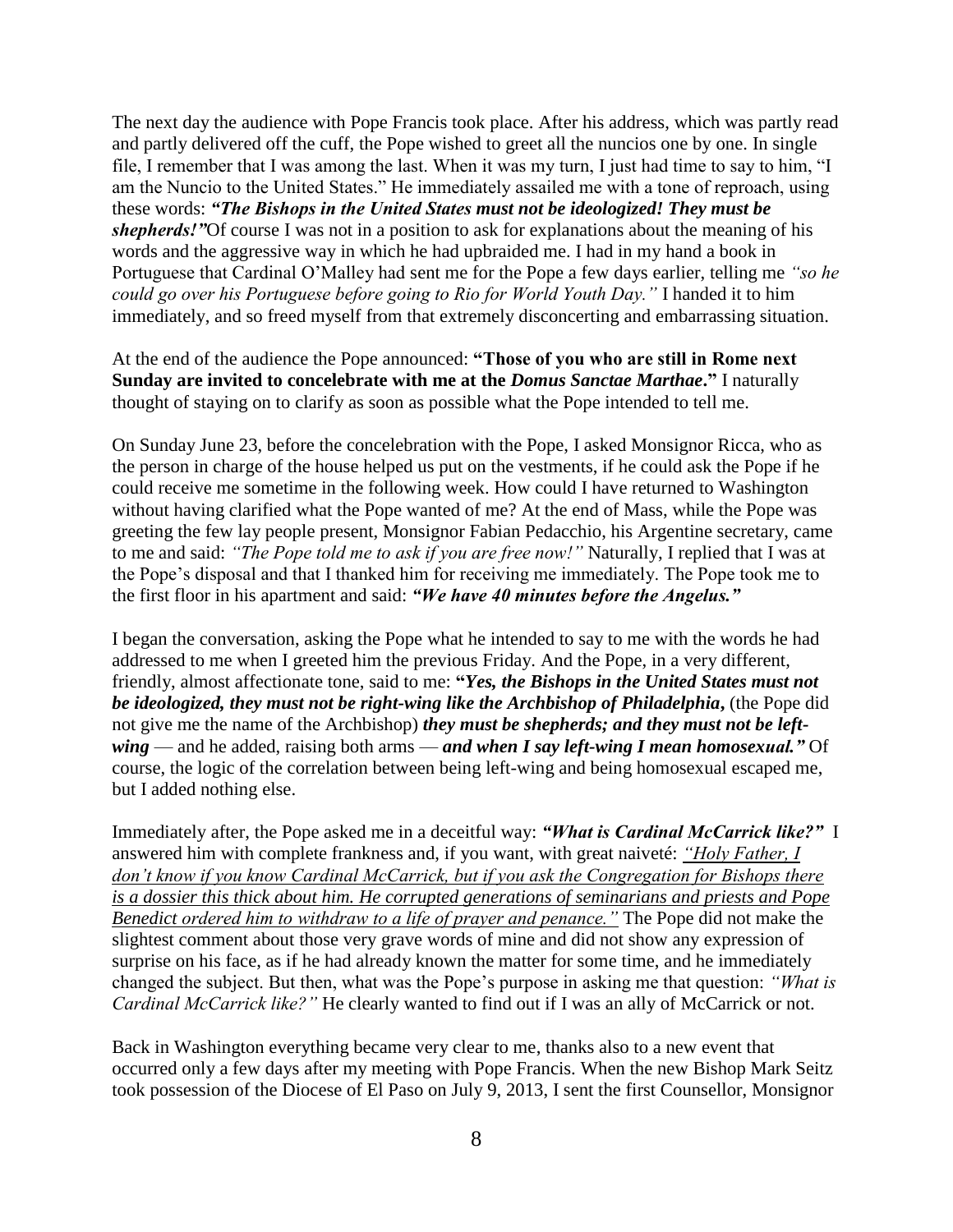Jean-François Lantheaume, while I went to Dallas that same day for an international meeting on Bioethics. When he got back, Monsignor Lantheaume told me that in El Paso he had met Cardinal McCarrick who, taking him aside, told him almost the same words that the Pope had said to me in Rome: *"the Bishops in the United States must not be ideologized, they must not be right-wing, they must be shepherds…."* I was astounded! It was therefore clear that the words of reproach that Pope Francis had addressed to me on June 21, 2013 had been put into his mouth the day before by Cardinal McCarrick. Also the Pope's mention *"not like the Archbishop of Philadelphia"* could be traced to McCarrick, because there had been a strong disagreement between the two of them about the admission to Communion of pro-abortion politicians. In his communication to the bishops, McCarrick had manipulated a letter of then-Cardinal Ratzinger who prohibited giving them Communion. Indeed, I also knew how certain Cardinals such as Mahony, Levada and Wuerl, were closely linked to McCarrick; they had opposed the most recent appointments made by Pope Benedict, for important posts such as Philadelphia, Baltimore, Denver and San Francisco.

Not happy with the trap he had set for me on June 23, 2013, when he asked me about McCarrick, only a few months later, in the audience he granted me on October 10, 2013, Pope Francis set a second one for me, this time concerning a second of his protégés, Cardinal Donald Wuerl. He asked me: *"What is Cardinal Wuerl like, is he good or bad?"* I replied, *"Holy Father, I will not tell you if he is good or bad, but I will tell you two facts."* They are the ones I have already mentioned above, which concern Wuerl's pastoral carelessness regarding the aberrant deviations at *Georgetown University* and the invitation by the Archdiocese of Washington to young aspirants to the priesthood to a meeting with McCarrick! Once again the Pope did not show any reaction.

It was also clear that, from the time of Pope Francis's election, McCarrick, now free from all constraints, had felt free to travel continuously, to give lectures and interviews. In a team effort with **Cardinal Rodriguez Maradiaga**, he had become the *kingmaker* for appointments in the Curia and the United States, and the most listened to advisor in the Vatican for relations with the Obama administration. This is how one explains that, as members of the Congregation for Bishops, the Pope replaced Cardinal Burke with Wuerl and immediately appointed Cupich, who was promptly made a cardinal. With these appointments the Nunciature in Washington was now out of the picture in the appointment of bishops. In addition, he appointed the Brazilian **Ilson de Jesus Montanari** — the great friend of his private Argentine secretary Fabian Pedacchio — as Secretary of the same Congregation for Bishops and Secretary of the College of Cardinals, promoting him in one single leap from a simple official of that department to Archbishop Secretary. Something unprecedented for such an important position!

The appointments of **Blase Cupich to Chicago** and **Joseph W. Tobin to Newark** were orchestrated by **McCarrick, Maradiaga and Wuerl**, united by a wicked pact of abuses by the first, and at least of coverup of abuses by the other two. Their names were not among those presented by the Nunciature for Chicago and Newark.

Regarding **Cupich**, one cannot fail to note his ostentatious arrogance, and the insolence with which he denies the evidence that is now obvious to all: that 80% of the abuses found were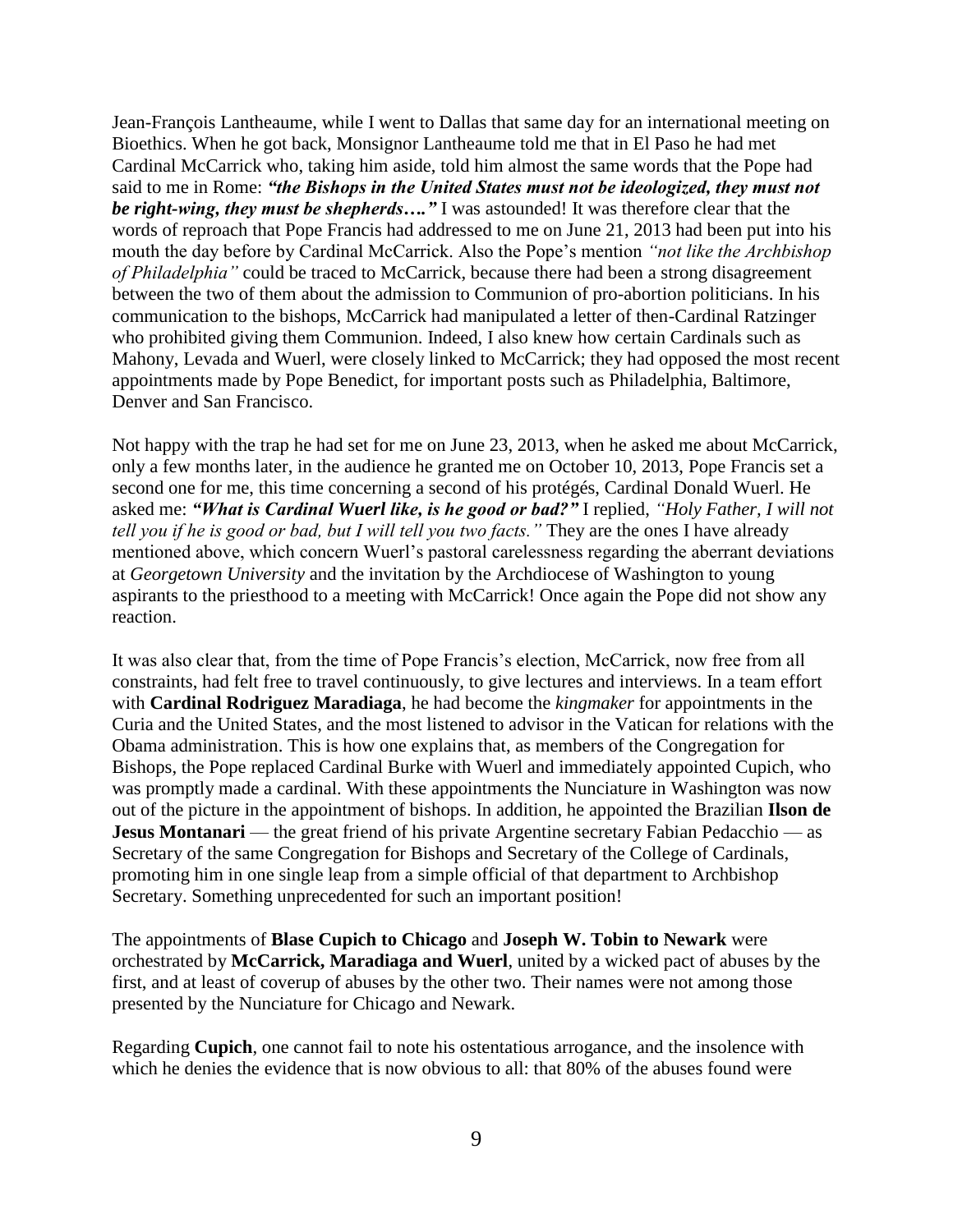committed against young adults by homosexuals who were in a relationship of authority over their victims.

During the speech he gave when he took possession of the Chicago See, at which I was present as a representative of the Pope, Cupich quipped that one certainly should not expect the new Archbishop to walk on water. Perhaps it would be enough for him to be able to remain with his feet on the ground and not try to turn reality upside-down, blinded by his pro-gay ideology, as he stated in a recent interview with *America Magazine*. Extolling his particular expertise in the matter, having been President of the *Committee on Protection of Children and Young People* of the USCCB, he asserted that the main problem in the crisis of sexual abuse by clergy is not homosexuality, and that affirming this is only a way of diverting attention from the real problem which is clericalism. In support of this thesis, Cupich "oddly" made reference to the results of research carried out at the height of the sexual abuse of minors crisis in the early 2000s, while he "candidly" ignored that the results of that investigation were totally denied by the subsequent Independent Reports by the *John Jay College of Criminal Justice* in 2004 and 2011, which concluded that, in cases of sexual abuse, 81% of the victims were male. In fact, Father Hans Zollner, S.J., Vice-Rector of the Pontifical Gregorian University, President of the *Centre for Child Protection*, and Member of the Pontifical Commission for the Protection of Minors, recently told the newspaper *La Stampa* that *"in most cases it is a question of homosexual abuse."*

The appointment of McElroy in San Diego was also orchestrated from above, with an encrypted peremptory order to me as Nuncio, by Cardinal Parolin: *"Reserve the See of San Diego for McElroy.*" McElroy was also well aware of McCarrick's abuses, as can be seen from a letter sent to him by Richard Sipe on July 28, 2016.

These characters are closely associated with individuals belonging in particular to the deviated wing of the Society of Jesus, unfortunately today a majority, which had already been a cause of serious concern to Paul VI and subsequent pontiffs. We need only consider **Father Robert Drinan, S.J.**, who was elected four times to the House of Representatives, and was a staunch supporter of abortion; or **Father Vincent O'Keefe, S.J.**, one of the principal promoters of *The Land O'Lakes Statement* of 1967, which seriously compromised the Catholic identity of universities and colleges in the United States. It should be noted that McCarrick, then President of the Catholic University of Puerto Rico, also participated in that inauspicious undertaking which was so harmful to the formation of the consciences of American youth, closely associated as it was with the deviated wing of the Jesuits.

**Father James Martin, S.J.**, acclaimed by the people mentioned above, in particular **Cupich, Tobin, Farrell and McElroy**, appointed Consultor of the Secretariat for Communications, wellknown activist who promotes the LGBT agenda, chosen to corrupt the young people who will soon gather in Dublin for the World Meeting of Families, is nothing but a sad recent example of that deviated wing of the Society of Jesus.

## **Pope Francis has repeatedly asked for total transparency in the Church and for bishops and faithful to act with** *parrhesia***. The faithful throughout the world also demand this of**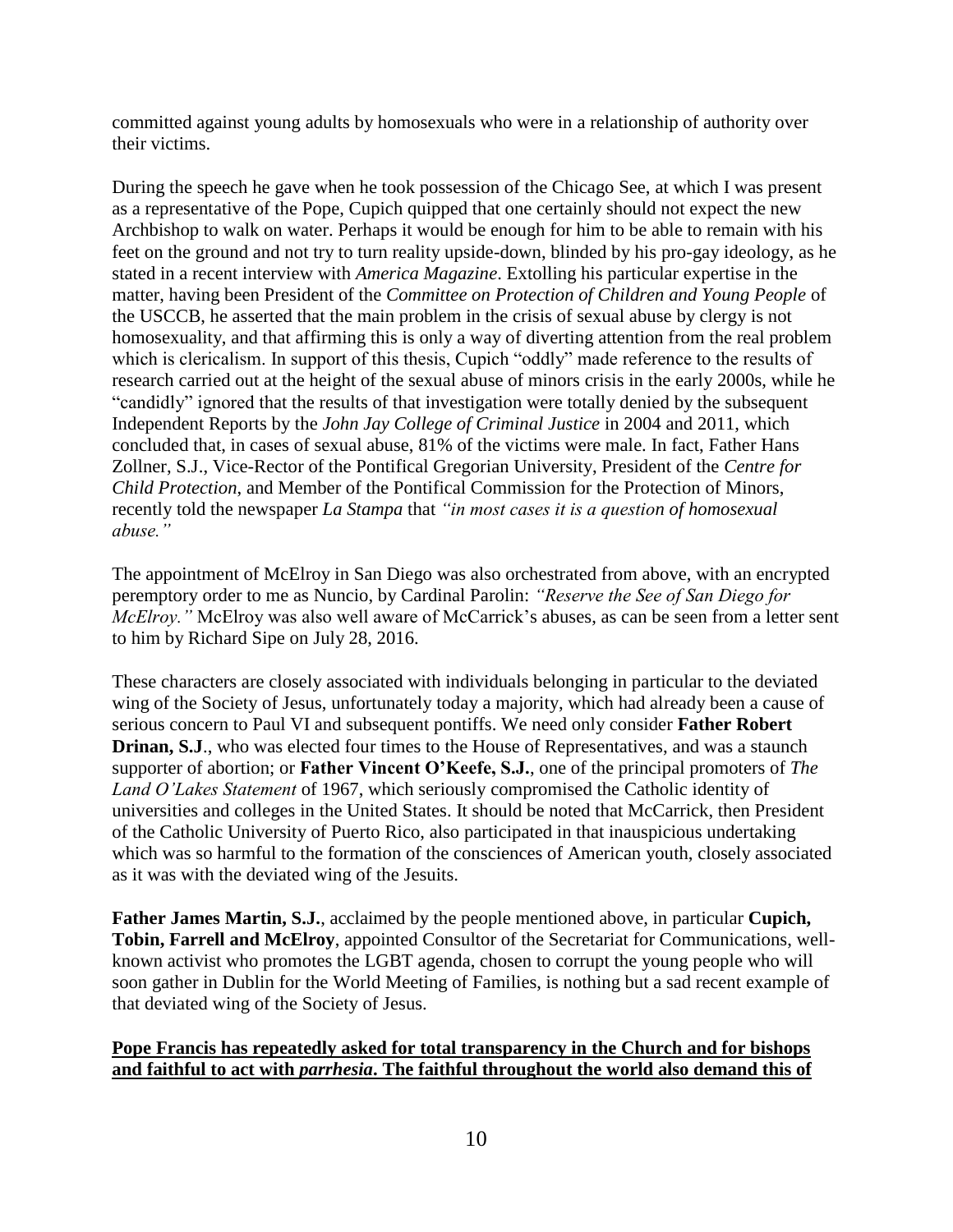#### **him in an exemplary manner. He must honestly state when he first learned about the crimes committed by McCarrick, who abused his authority with seminarians and priests.**

## **In any case, the Pope learned about it from me on June 23, 2013 and continued to cover for him. He did not take into account the sanctions that Pope Benedict had imposed on him and made him his trusted counselor along with Maradiaga.**

The latter [Maradiaga] is so confident of the Pope's protection that he can dismiss as "gossip" the heartfelt appeals of dozens of his seminarians, who found the courage to write to him after one of them tried to commit suicide over homosexual abuse in the seminary.

By now the faithful have well understood **Maradiaga's** strategy: insult the victims to save himself, lie to the bitter end to cover up a chasm of abuses of power, of mismanagement in the administration of Church property, and of financial disasters even against close friends, as in the case of the Ambassador of Honduras Alejandro Valladares, former Dean of the Diplomatic Corps to the Holy See.

In the case of the former Auxiliary Bishop Juan José Pineda, after the article published in the [Italian] weekly *L'Espresso* last February, Maradiaga stated in the newspaper *Avvenire*: *"It was my auxiliary bishop Pineda who asked for the visitation, so as to 'clear' his name after being subjected to much slander."* Now, regarding Pineda the only thing that has been made public is that his resignation has simply been accepted, thus making any possible responsibility of his and Maradiaga vanish into nowhere.

In the name of the transparency so hailed by the Pope, the report that the Visitator, Argentine bishop Alcides Casaretto, delivered more than a year ago only and directly to the Pope, must be made public.

Finally, the recent appointment as Substitute of **Archbishop Edgar Peña Parra** is also connected with Honduras, that is, with **Maradiaga**. From 2003 to 2007 Peña Parra worked as Counsellor at the Tegucigalpa Nunciature. As Delegate for Pontifical Representations I received worrisome information about him.

In Honduras, a scandal as huge as the one in Chile is about to be repeated. The Pope defends his man, Cardinal Rodriguez Maradiaga, to the bitter end, as he had done in Chile with Bishop Juan de la Cruz Barros, whom he himself had appointed Bishop of Osorno against the advice of the Chilean Bishops. First he insulted the abuse victims. Then, only when he was forced by the media, and a revolt by the Chilean victims and faithful, did he recognize his error and apologize, while stating that he had been misinformed, causing a disastrous situation for the Church in Chile, but continuing to protect the two Chilean Cardinals Errazuriz and Ezzati.

Even in the tragic affair of McCarrick, Pope Francis's behavior was no different. He knew from at least June 23, 2013 that McCarrick was a serial predator. Although he knew that he was a corrupt man, he covered for him to the bitter end; indeed, he made McCarrick's advice his own, which was certainly not inspired by sound intentions and for love of the Church. It was only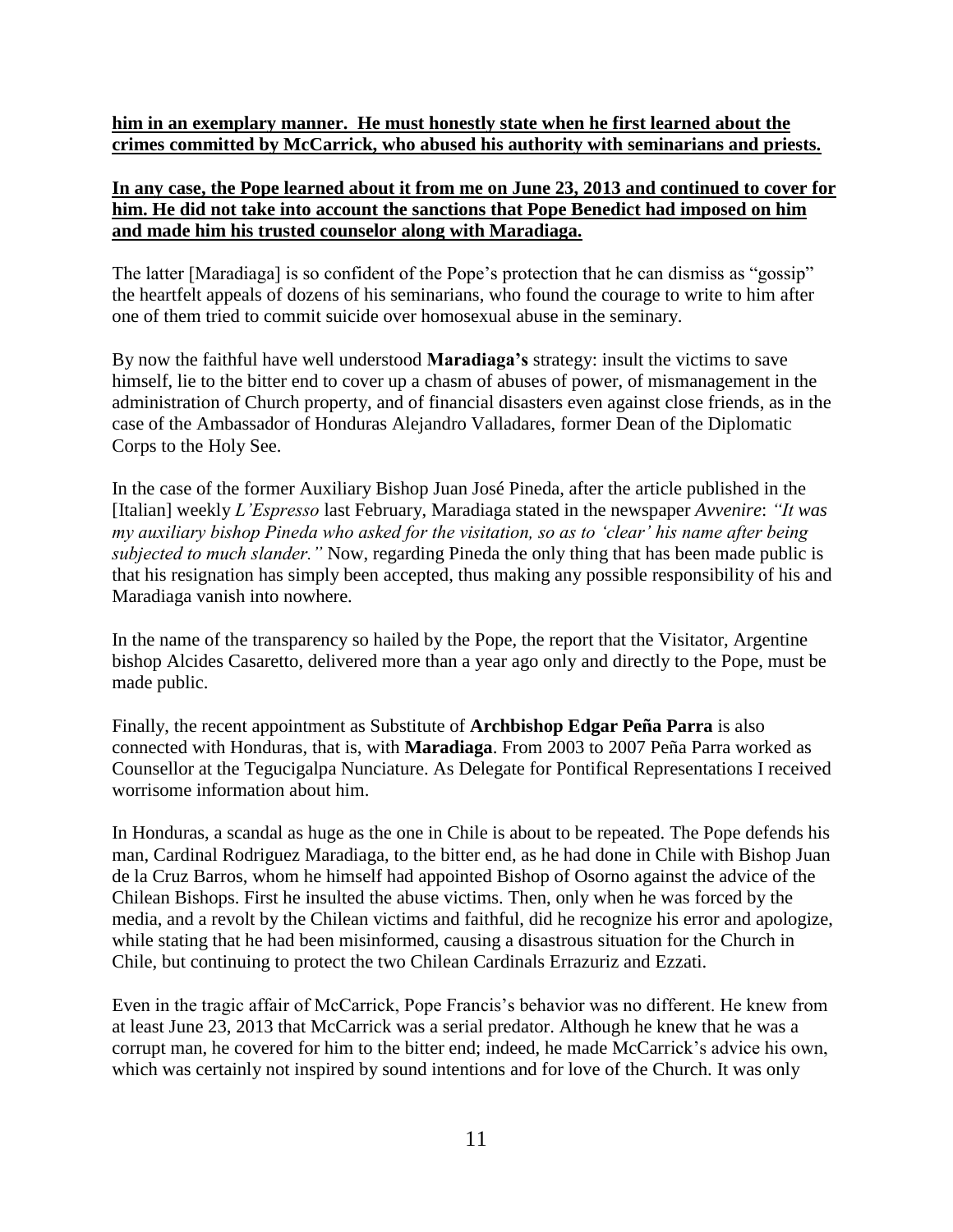when he was forced by the report of the abuse of a minor, again on the basis of media attention, that he took action [regarding McCarrick] to save his image in the media.

Now in the United States a chorus of voices is rising especially from the lay faithful, and has recently been joined by several bishops and priests, asking that all those who, by their silence, covered up McCarrick's criminal behavior, or who used him to advance their career or promote their intentions, ambitions and power in the Church, should resign.

But this will not be enough to heal the situation of extremely grave immoral behavior by the clergy: bishops and priests. A time of conversion and penance must be proclaimed. The virtue of chastity must be recovered in the clergy and in seminaries. Corruption in the misuse of the Church's resources and of the offerings of the faithful must be fought against. The seriousness of homosexual behavior must be denounced. The homosexual networks present in the Church must be eradicated, as Janet Smith, Professor of Moral Theology at the Sacred Heart Major Seminary in Detroit, recently wrote. "*The problem of clergy abuse,*" she wrote, "*cannot be resolved simply by the resignation of some bishops, and even less so by bureaucratic directives. The deeper problem lies in homosexual networks within the clergy which must be eradicated.*" These homosexual networks, which are now widespread in many dioceses, seminaries, religious orders, etc., act under the concealment of secrecy and lies with the power of octopus tentacles, and strangle innocent victims and priestly vocations, and are strangling the entire Church.

## **I implore everyone, especially Bishops, to speak up in order to defeat this conspiracy of silence that is so widespread, and to report the cases of abuse they know about to the media and civil authorities.**

Let us heed the most powerful message that St. John Paul II left us as an inheritance:*Do not be afraid! Do not be afraid!*

In his 2008 homily on the Feast of the Epiphany, Pope Benedict reminded us that the Father's plan of salvation had been fully revealed and realized in the mystery of Christ's death and resurrection, but it needs to be welcomed in human history, which is always a history of fidelity on God's part and unfortunately also of infidelity on the part of us men. The Church, the depositary of the blessing of the New Covenant, signed in the blood of the Lamb, is holy but made up of sinners, as Saint Ambrose wrote: the Church is "*immaculata ex maculatis,"* she is holy and spotless even though, in her earthly journey, she is made up of men stained with sin.

I want to recall this indefectible truth of the Church's holiness to the many people who have been so deeply scandalized by the abominable and sacrilegious behavior of the former Archbishop of Washington, Theodore McCarrick; by the grave, disconcerting and sinful conduct of Pope Francis and by the conspiracy of silence of so many pastors, and who are tempted to abandon the Church, disfigured by so many ignominies. At the Angelus on Sunday, August 12, 2018 Pope Francis said these words: *"Everyone is guilty for the good he could have done and did not do … If we do not oppose evil, we tacitly feed it. We need to intervene where evil is spreading; for evil spreads where daring Christians who oppose evil with good are lacking."* If this is rightly to be considered a serious moral responsibility for every believer, how much graver is it for the Church's supreme pastor, who in the case of McCarrick not only did not oppose evil but